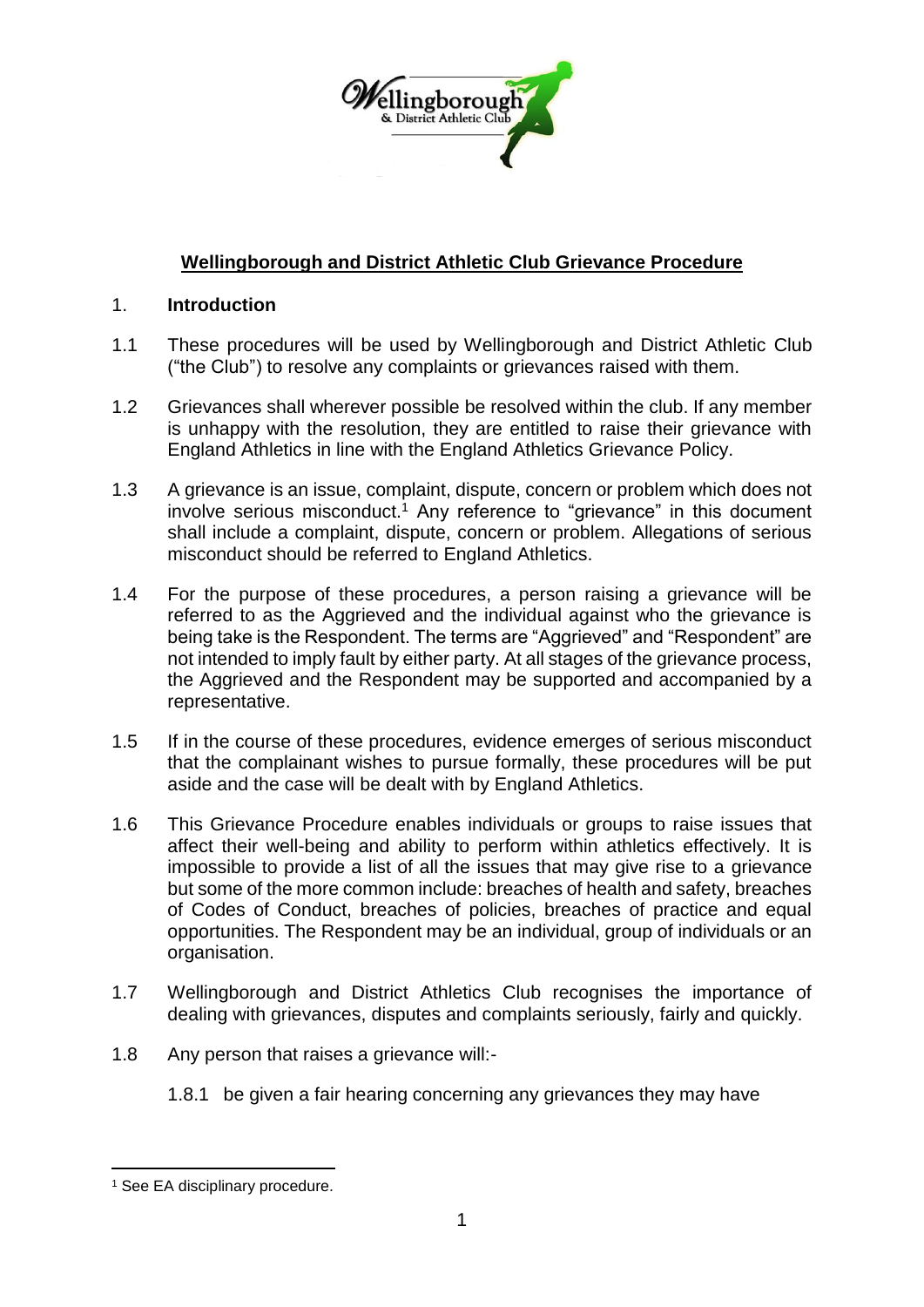

- 1.8.2 have the right to be accompanied by a representative when raising a grievance.
- 1.9 All parties to a grievance shall co-operate constructively to resolve matters by informal methods wherever appropriate. It is hoped that grievances can be resolved amicably thereby maintaining and whereby necessary, restoring good relations within the club.
- 1.10 A person with a grievance must state his or her grievance in writing to the Secretary of the Club.
- 1.11 Where the person with a grievance has a disability, the Club will make reasonable adjustments to ensure they are not treated less favourably. For example, if an Aggrieved is unable to submit a written grievance because of a disability, the Club will provide assistance where reasonable.

## 2. **Jurisdiction**

2.1 Wellingborough and District Athletics Club Management Committee holds ultimate responsibility for seeing that all grievances made to it are dealt with in accordance with its policies and procedures.

#### 3. **Raising Grievance Issues Informally**

- 3.1 The Club is committed to the resolution of individual grievances informally wherever possible. An Aggrieved is strongly encourages to seek to resolve any matter within the club prior to making a grievance to England Athletics.
- 3.2 The Club Management Committee should give any grievance that has been raised informally proper and full consideration. They will be encouraged and supported to facilitate mutually acceptable solutions to genuine concerns raised.

## 4. **Raising Grievance Issues Formally**

#### 4.1 Stage 1

4.1.1 If the Aggrieved has not been able to resolve a grievance informally, the Aggrieved may request a review of the grievance by the Management Committee of the Club. The request should be made in writing to the Secretary of the Club. The request should state the details of the grievance, the action taken by the Aggrieved to resolve the matter so far and the outcome or remedy sought. Copies of relevant papers in support of the grievance should be included with this letter.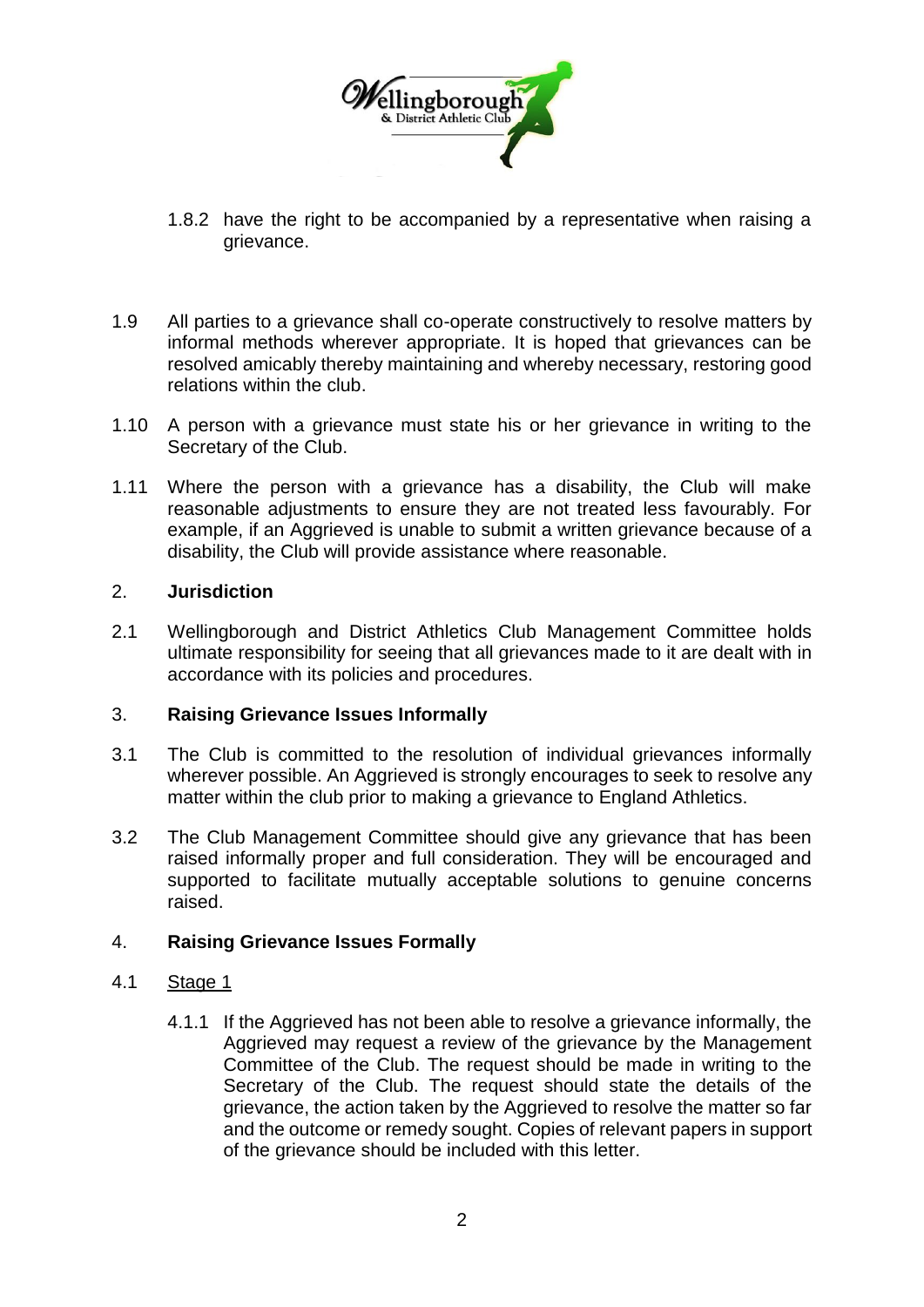

4.1.2 The Secretary or Chairperson will notify the Respondent that a grievance has been submitted by the Aggrieved and will provide the Respondent with a copy of the grievance. The Respondent will be given the opportunity to provide a statement and any relevant papers in response to the grievance, normally to be returned to the Secretary within one

week. Both parties should be made aware that the information provided by them may be disclosed to the other party to the grievance.

- 4.1.3 In exceptional circumstances, it may be necessary for the Management Committee to carry out further investigation into the Aggrieved's grievance by meeting with the Respondent and any relevant witnesses to any of the matters complained of. If this is necessary, the Chairperson and Secretary will forward any witness statements and or relevant papers to the Aggrieved. This meeting will be attended by up to 3 Management Officers from the Club.
- 4.1.4 It may be necessary to undertaking further investigation of the grievance, in which case the meeting may be adjourned to enable this to take place, and reconvened with a reasonable period of time. The timetable for any further investigation necessary will be discussed and agreed with the Aggrieved. Every effort will be made to address the issue promptly.
- 4.1.5 Following the meeting, the Aggrieved will be informed by the Secretary or Chairperson considering the grievance in writing of the decision under Stage 1 of the Grievance Procedure. This will normally be within one week of the close of the grievance meeting. The letter will generally summarise:
	- 4.1.5.1 the nature of the grievance
	- 4.1.5.2 the investigation that was conducted
	- 4.1.5.3 the decision
	- 4.1.5.4 a reason for the decision
	- 4.1.5.5 any outcome for a change in practices as a result of the decision
	- 4.1.5.6 a copy of the meeting records and any formal minutes taken.
- 4.1.6 A copy of the paperwork referred to in 4.1.7 shall also be provided to the Respondent. Any dissenting comments in connection with the decision will be recorded.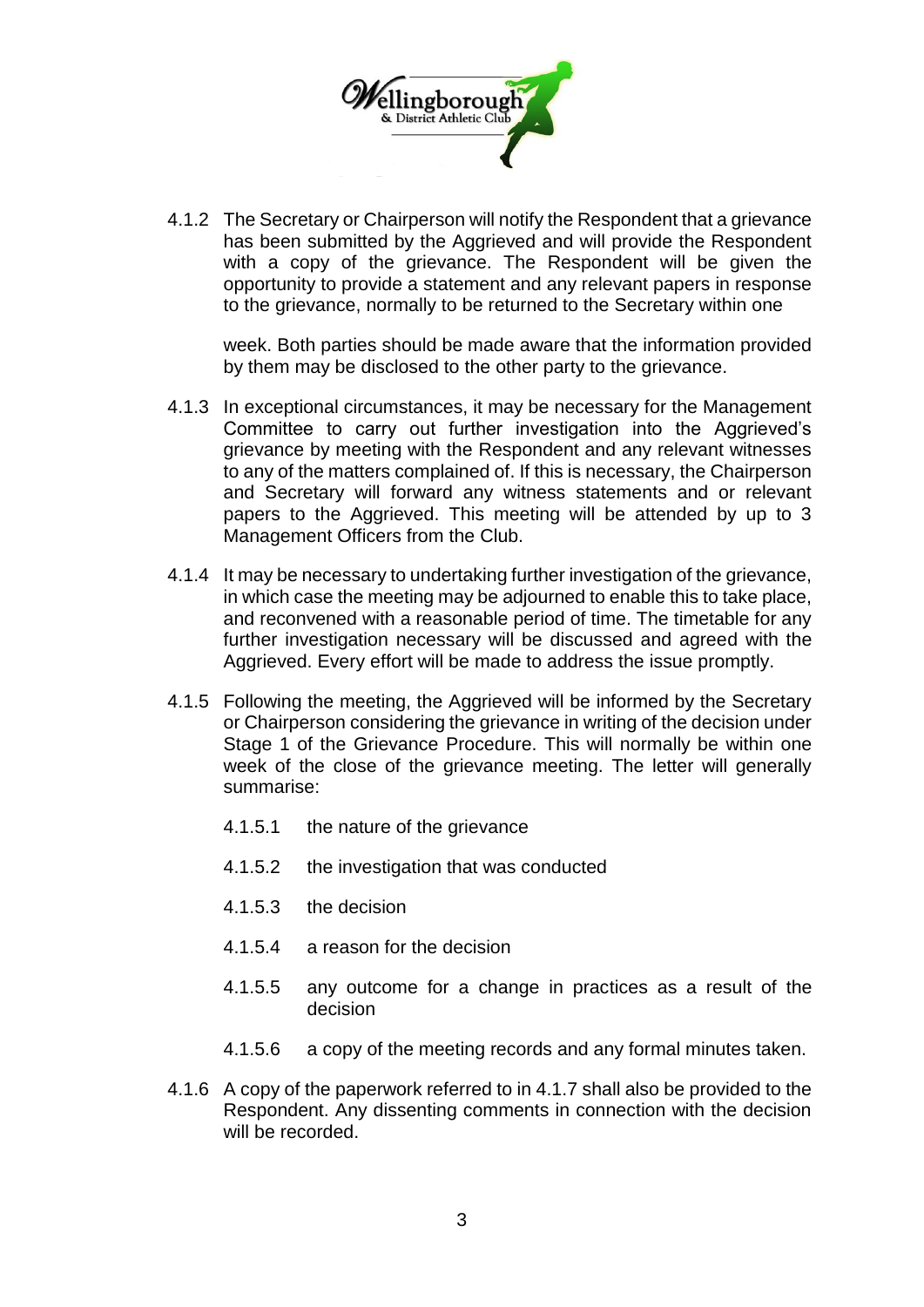

4.1.7 There may be situations with mutual agreement where it may be helpful to seek external advice and assistance during the Grievance Procedure or after it has concluded. For example, where relationships are strained, a facilitator may be able to assist in resolving the problem. A facilitator may be used to assist in the rebuilding of relationships or to provide expert advice on a particular area of activity. The facilitator may be an external person or an agreed person from the Club not directly connected with the grievance.

## 4.2 Stage 2

- 4.2.1 An Aggrieved who is not satisfied with the outcome of the grievance meeting held under stage 1 above may appeal.
- 4.2.2 The Aggrieved should write to the Secretary of the Club within two weeks of the receipt of the letter issued following stage 1 of the Grievance Procedure. The letter should state the grounds on which the verdict of the Panel is challenged. The remedy or outcome sought by the Aggrieved should be stated in the letter.
- 4.2.3 Each party shall bear its own costs (including but not limited to legal costs, scientific costs or other expert fees) in connection with the grievance brought under this procedure.
- 4.2.4 The Chairperson shall appoint an Appeal Panel of three members; the Chairperson shall also be responsible for appointing the Chair of the Panel. These members shall be people involved in athletics but not necessarily club or Management Committee members.
- 4.2.5 In the interests of fairness and impartiality, none of the Panel shall have been directly involved in the matter being considered.
- 4.2.6 The Appeal Panel should receive in advance copies of any documents that either party wishes to refer to during the Appeal Hearing. The Appeal Panel must also be informed of any witnesses whom either party wishes to put before the Appeal Panel. The Panel will decide whether it wishes to hear evidence from witnesses in person or whether it wishes to rely on written statement.
- 4.2.7 The Chairperson will arrange for a Hearing to be convened for the Appeal Panel to consider the appeal.
- 4.2.8 The purpose of the Hearing is to understand the ongoing nature of the grievance, to review the basis for the earlier decision and to explore potential solutions. The Aggrieved will be afforded every opportunity to state their grievance at the meeting. It may also be necessary for further investigation to take place in which case the Hearing may be adjourned